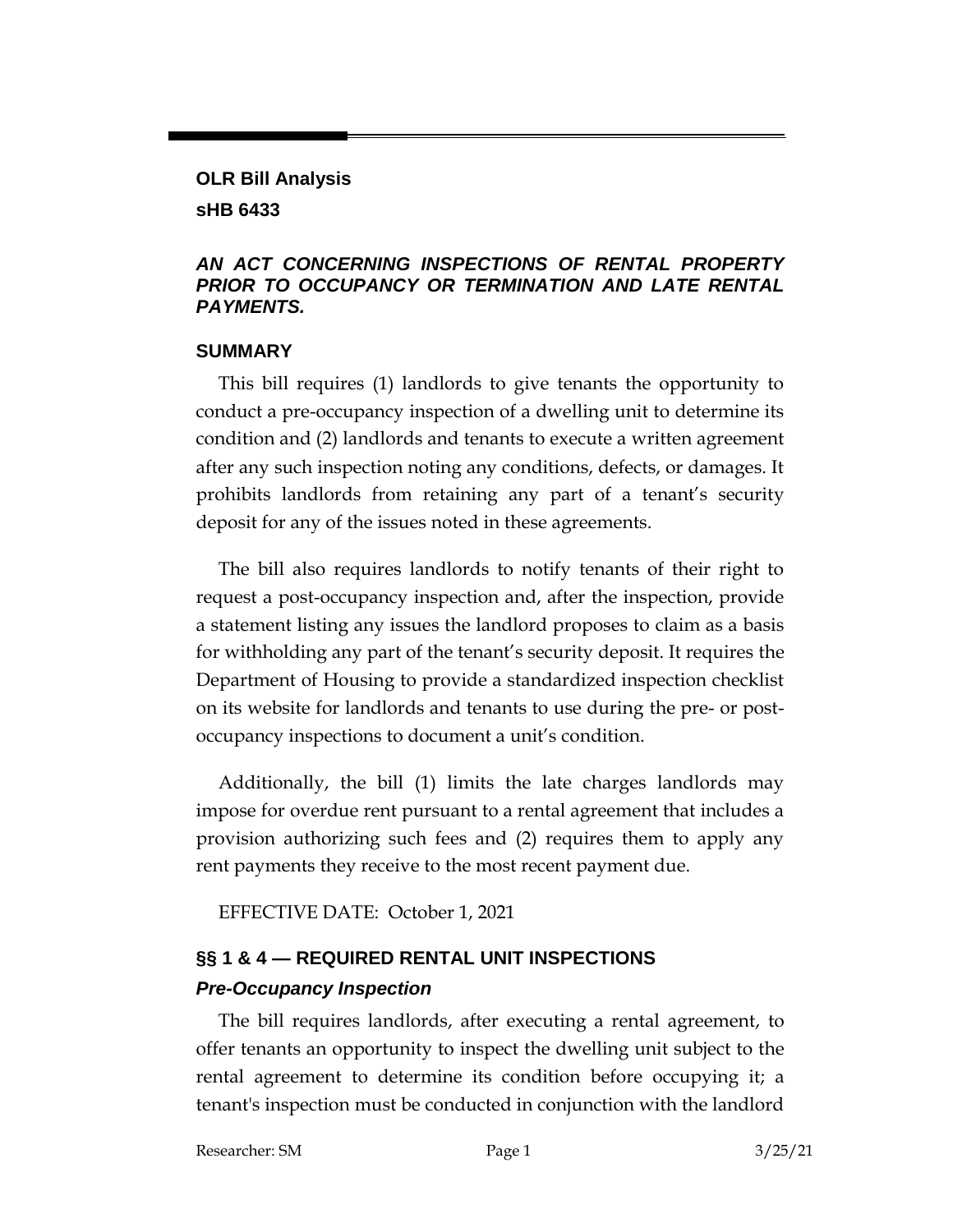or the landlord's agent. If the tenant requests the pre-occupancy inspection, following the inspection but before occupying the unit, the bill requires the tenant and landlord to sign a written agreement attesting to the unit's condition that notes existing conditions, defects, or damages identified during the inspection.

The bill prohibits a landlord from keeping any portion of a tenant's security deposit for a condition, defect, or damage noted in the preoccupancy inspection agreement. Under the bill, this agreement is admissible, but not conclusive, as evidence of the unit's condition at the beginning of a tenant's occupancy in administrative or judicial proceedings.

## *Post-Occupancy Inspection*

After a landlord or tenant gives notice of his or her intention to terminate a tenancy, the bill requires the landlord, within a reasonable time period, to notify the tenant of his or her right to request an inspection of the unit before vacating it and be present at the inspection. Under the bill, a landlord must conduct the inspection (1) at a time agreed upon with the tenant and (2) no more than two weeks before the end of the tenancy.

Following a post-occupancy inspection, the landlord must provide the tenant with a statement that (1) the unit is in satisfactory condition as of the inspection date or (2) lists the conditions the landlord will claim as the basis for withholding any portion of the tenant's security deposit. The bill makes this statement admissible, but not conclusive, as evidence in administrative or judicial proceedings.

## **§§ 2 & 3 — LIMITS ON LATE CHARGES FOR OVERDUE RENT**

By law, if a rental agreement includes a provision requiring tenants to pay a late charge for overdue rent, it must allow tenants a nine-day grace period (or four days for week-to-week tenancies), before imposing the charge. The bill limits the late charges landlords may impose after this grace period has passed.

Under the bill, if a rental agreement contains a valid written